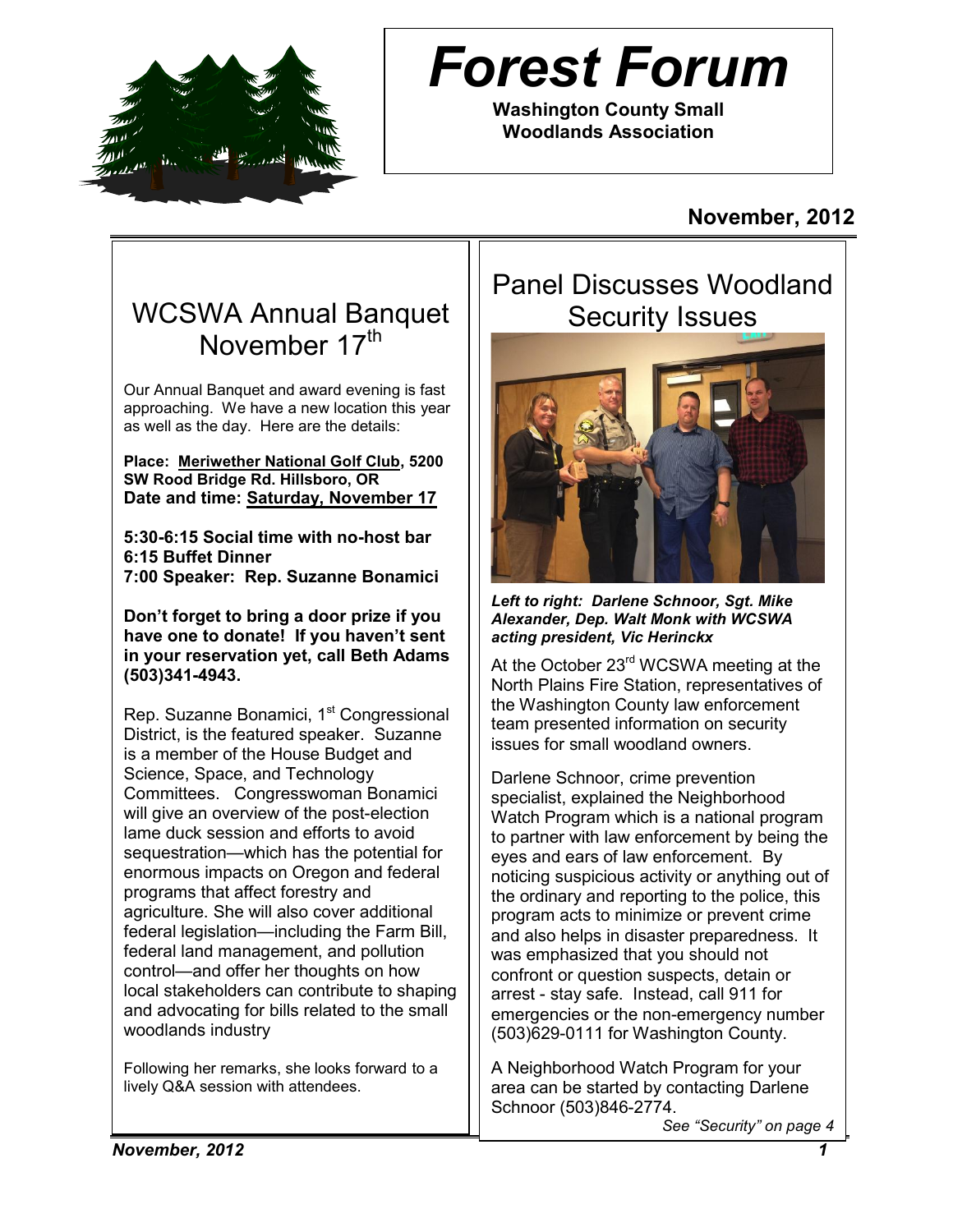# *The Interim Prez Sez A word or two on safety*

The Washington County Sheriff's Office gave us a nice presentation on keeping our woodlands safe at the last chapter meeting. How about keeping yourselves safe while working on your tree farm?

There are lots of potential hazards if you are actively working in your woods and it's important to keep an eye or two towards safety. The timber and wildfire management industries have extensive training programs on timber falling, hazard trees, situational awareness, and other dangers, yet many of us have and will learn "on the job" without the benefit of professional mentoring or instruction.

If you Google "ohsu faller safety", you will find this article that outlines safety considerations for timber falling.

[http://www.ohsu.edu/xd/research/centers-institutes/croet/outreach/or](http://www.ohsu.edu/xd/research/centers-institutes/croet/outreach/or-face/publications/upload/FallerSafety_web_rev_Feb08.pdf)[face/publications/upload/FallerSafety\\_web\\_rev\\_Feb08.pdf](http://www.ohsu.edu/xd/research/centers-institutes/croet/outreach/or-face/publications/upload/FallerSafety_web_rev_Feb08.pdf)

The article states that in Oregon between 2003 and 2005, timber falling was by far the most hazardous occupation in the state, resulting in 258 fatalities per 100,000 workers where the average rate for all workers was 4 per 100,000 workers. Also documented are some examples during that time period where, in spite of mostly proper safety procedures, experienced professionals have had their lives cut short in the woods due to the following causes:

- Saw vibrations while bucking and de-limbing cause a nearby snag top to fall
- Dead tree top hitting a danger tree and snapping back
- Cutting a tree supporting a hung-up tree
- Falling a tree into a snag and the snag springing back
- Tree kickback into faller (2 cases)
- Cutting through the hinge
- Unexpected entry into a falling zone
- Tree falling in the wrong direction (2 cases)

While some of these are obvious bad practices others can be attributed to complacency or bad luck. All but two of these loggers were 45+ years old, most with plenty of experience. What are the key lessons? First, snag trees are very dangerous – more reason to leave them alone and call them wildlife trees. Second, improper falling technique may cause the tree to fall in an unexpected direction or into a hazard tree. Third, plan and use an escape route to get well away from the butt of a falling tree.

The dangers are not limited to tree fallers. Just a few weeks ago a worker at Mary's River Lumber in Philomath cut off his arm above the elbow. The investigation is ongoing but the questions are the same ones you should be thinking about with your bulldozers, tractors, trailers, Farmi-winches, ATV's, saws, sawmills, wood-splitters and the like. Is the equipment maintained properly? Do you know the design constraints and is the equipment being used in a safe manner? Are safety mechanisms like roll-over protection, seat belts, chain braking systems, trailer brakes and anti-sway bars in place? Are you working beyond the limits of your equipment and skill level? Is that voice in your head saying this may not be a good idea?

Tree farm safety is a lot of common sense combined with the wisdom and experience to recognize and know how to avoid unsafe conditions.

Stay safe in your woods! Vic Herinckx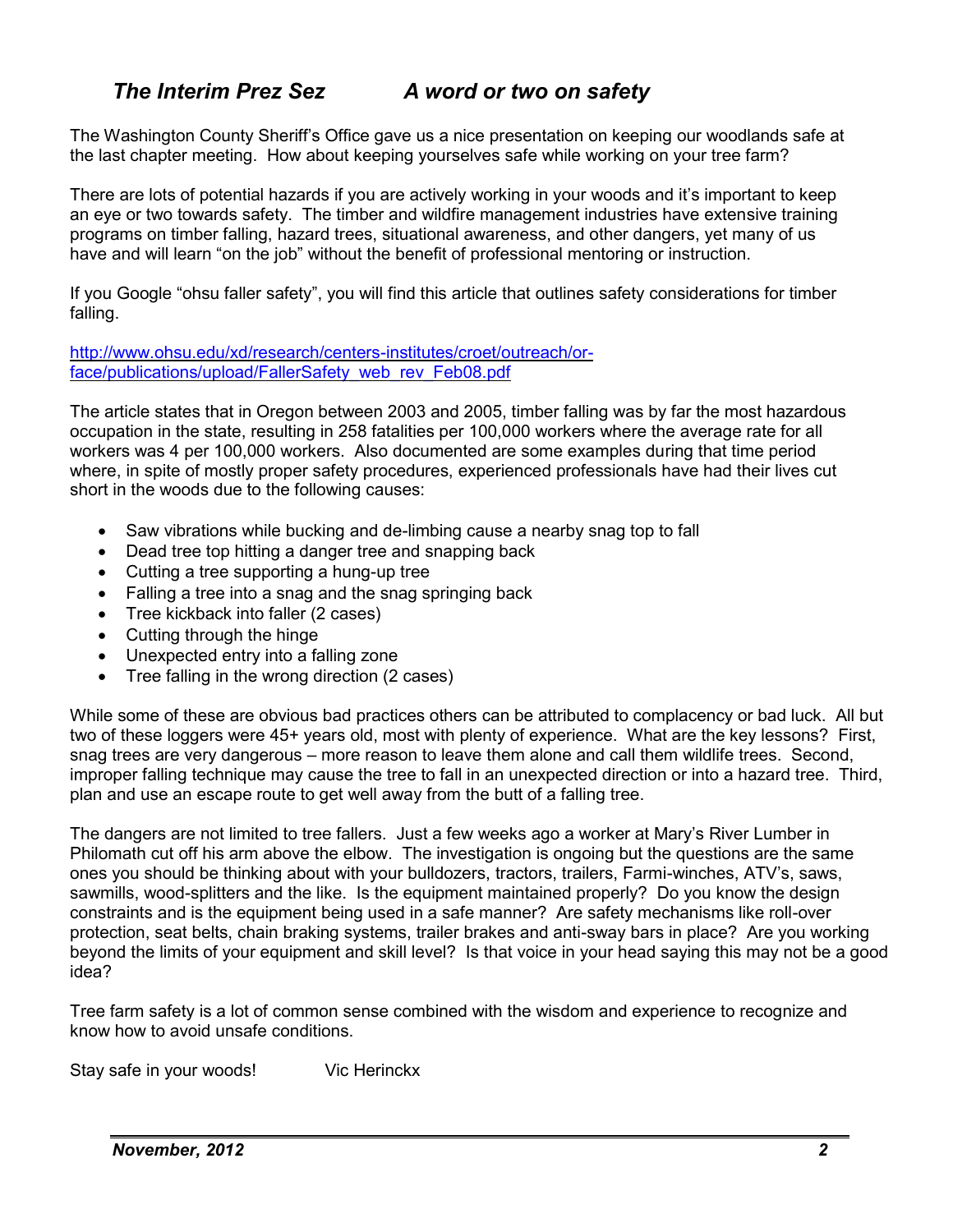# **WCSWA Leadership**

#### **Interim President – Vic Herinckx, vic.herinckx@gmail.com Secretary-Treasurer – Bob Shumaker; 503-324-7825 bshumaker@coho.net**

#### **Board of Directors**:

Pos. #1: Tom Nygren, 503-628-5472 tnygren@juno.com Pos. #2: Sam Sadtler 503-324-0223 samsncee@gmail.com Pos. #3: Bonnie Shumaker – 503-324-7825 [bshumaker@coho.net](mailto:bshumaker@coho.net) Pos. #4: Scott Hayes 503-992-1509 [scotthayes@wildblue.net](mailto:scotthayes@wildblue.net) Pos. #5: Doug Eddy, 503-628-1468 [douglas.eddy@upwardaccess.com](mailto:douglas.eddy@upwardaccess.com) Pos. #6: Bill Triest – 503-626-1838 [whtriest@g](mailto:whtriest@)mail.com

#### **Legislative Committee Chair:**

 Scott Hayes, 503-992-1509, scotthayes@wildblue.net **Membership Committee:** 

Stuart Mulholland, 503-985-3168 Howell Hughes, 503-201-3748

#### **Program Committee**

**Website Manager: Kathy Scott**

Contact Tom Nygren or Bonnie Shumaker for web postings and information.

**WCSWA Website** [www.wcswa.org](http://www.homestead.com/WashCty/OSWA/index..html)

#### **Forest Forum Newsletter** Editors: Tom Nygren & Bonnie Shumaker 503-628-5472 or 503-324-7825 e-mail: [tnygren@juno.com](mailto:tnygren@juno.com) or [bshumaker@coho.net](mailto:bshumaker@coho.net) Proofreaders: Bonnie Shumaker, Dan Hundley, Tom Nygren, Ardis Schroeder

Bill Triest – 503-626-1838; Beth Adams – 503-341-4943, Marge Hayes – 503-992-1509; Terry Howell – 503-357-2882, John and Cathy Dummer – 503-244-3812

### **The Tree Farm Tradin' Post**

*A free service to our members: List tree farm items/land to buy, sell, or trade. Contact Tom Nygren, 503- 628-5472. Got a tool or piece of equipment you don't need any more? Or maybe you are looking for tools, equipment, property, or materials? You can place a free advertisement in Forest Forum. Another way for tree farmers to help each other! (3 month limit)*

- **For Sale: Craftsman 6-1/8 inch Jointer/Planer with stand.** 2 hp. Little used. Excellent condition. \$350. Call (503)324-7825.
- **Wanted: North Woods is buying wood!** We need quilt and fiddleback Big Leaf maple, Black Walnut and Black Locust logs, Maple burl. Also Holly, diameter larger than 4". 503-357- 4844 [service@nwfiguredwoods.com](http://webmailbb.juno.com/webmail/new/5?session_redirect=true&userinfo=0bd5b0b50933bef743c3ff3dfe232ce0&count=1341701433&cf=SP2&randid=84047996)

**Someone experienced in social media** to advise on how to further promote WCSWA's 2013 Native Plant Sale. Call Bonnie at (503)324-7825..

# **Event Calendar**

| <b>November</b> | 17 | <b>WCSWA Annual Banquet</b> - 5:30 p.m., Meriwether National |
|-----------------|----|--------------------------------------------------------------|
|                 |    | Golf Club.                                                   |
|                 | 19 | <b>Oregon Tree Farm System Annual Meeting</b>                |
|                 |    | See page 12 for details.                                     |
| <b>December</b> |    | No regular WCSWA meeting                                     |
|                 | 8  | Winter Wonderland at Miller Woods, 10:00am,                  |
|                 |    | sponsored by Yamhill Soil and Water Conservation             |
|                 |    | District, admin@yamhillswcd.org or 503-472-7403              |
| January         | 22 | <b>WCSWA Monthly Meeting</b>                                 |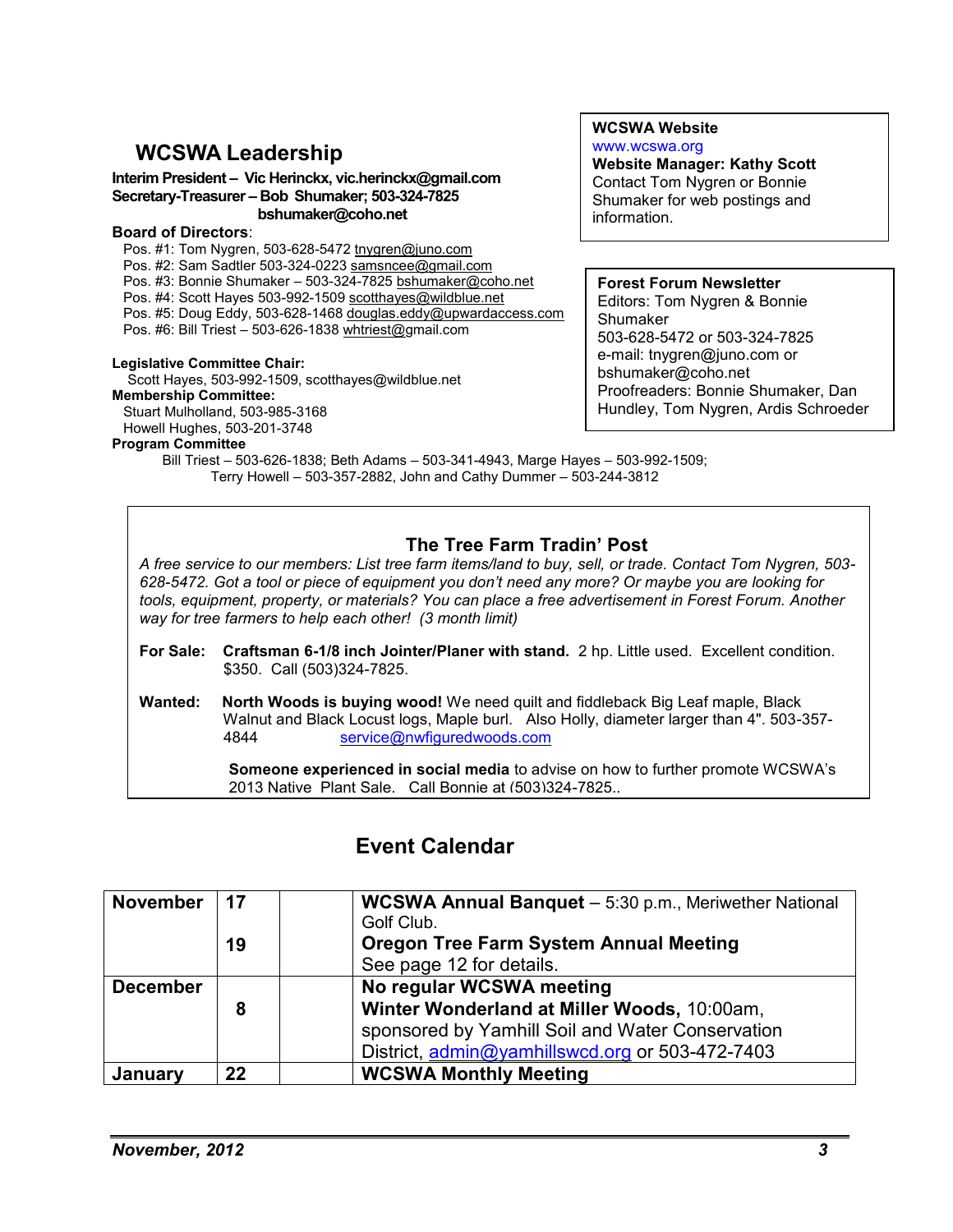### **Advertising Opportunity:**

**The Forest Forum is a monthly newsletter sent out to over 250 members and friends of WCSWA. Advertisers receive free newsletters for the duration of their ads.** 

#### **ADVERTISING RATES (PRICE INCLUDES TYPESETTING & AD PREP)**

**YES!** I want to advertise in the WCSWA Forest Forum. Ad size: \_\_\_\_\_\_\_\_\_\_\_\_\_\_\_\_\_\_\_\_\_\_\_\_\_

Enclosed is a check or money order for: 1 issue \_\_\_ 4 issues \_\_\_ 12 issues \_\_\_ Company Contact Address\_\_\_\_\_\_\_\_\_\_\_\_\_\_\_\_\_\_\_\_\_\_\_\_\_\_\_\_\_\_\_\_\_\_\_\_\_\_\_\_\_\_\_\_\_\_\_ City/State/Zip Phone\_\_\_\_\_\_\_\_\_\_\_\_\_\_\_\_\_\_\_\_\_\_\_\_\_\_\_\_\_\_\_\_\_\_\_\_\_\_\_\_\_\_\_\_\_\_\_\_ Fax\_\_\_\_\_\_\_\_\_\_\_\_\_\_\_\_\_\_\_\_\_\_\_\_\_\_\_\_\_\_\_\_\_\_\_\_\_\_\_\_\_\_\_\_\_\_\_\_\_\_

Please send this form, ad copy, logos, photos, etc. to:

| Dallas Boge, 10735 NW Thornburg Rd, Gales Creek, OR |  |  |  |
|-----------------------------------------------------|--|--|--|
| 97117                                               |  |  |  |

|                    |       |        | 12     |
|--------------------|-------|--------|--------|
|                    | issue | issues | issues |
| 1/12               | \$15  | \$30   | \$75   |
| page               |       |        |        |
| $1/6$ page         | 25    | 50     | 125    |
| 1⁄4 page           | 35    | 70     | 175    |
| 1/3 page           | 45    | 90     | 225    |
| $\frac{1}{2}$ page | 65    | 130    | 325    |
| 2/3 page           | 86    | 170    | 425    |
| Full               | 125   | 250    | 625    |
| page               |       |        |        |

 **Thank you for supporting Washington County Small Woodlands Association!** 



 *"Security", continued from page 1*

Deputy Walt Monk works for the DEA (Drug Enforcement Administration). His main concern in the woodlands of Washington County is illegal marijuana grows. These can be hidden on private property. The ones of most concern can be large and dangerous and run by Mexican drug cartels. The scenario runs like this: In April, crews come in to limb trees up to 10 feet to allow enough light for the plants. In May-June, the planters will move in, typically four men who live there and tend the plants until harvest in August/September by which time the plants may be eight feet tall.

Landowners can be alerted to a marijuana grow by observing plastic tubing which can run for over a mile to supply water to the plants. Other signs are heavily used trails, garbage or piles of plastic tubing. If you see anything suspicious, back out and call it in. This is for your safety and also allows the DEA to work the site for evidence, use cameras and eradicate the site.

Sargent Michael Alexander heads up operations for Western Washington County. He introduced two deputies who help him out. He emphasized that landowners should call in any suspicious or unlawful activity so that patterns can be addressed. Don't be afraid to call!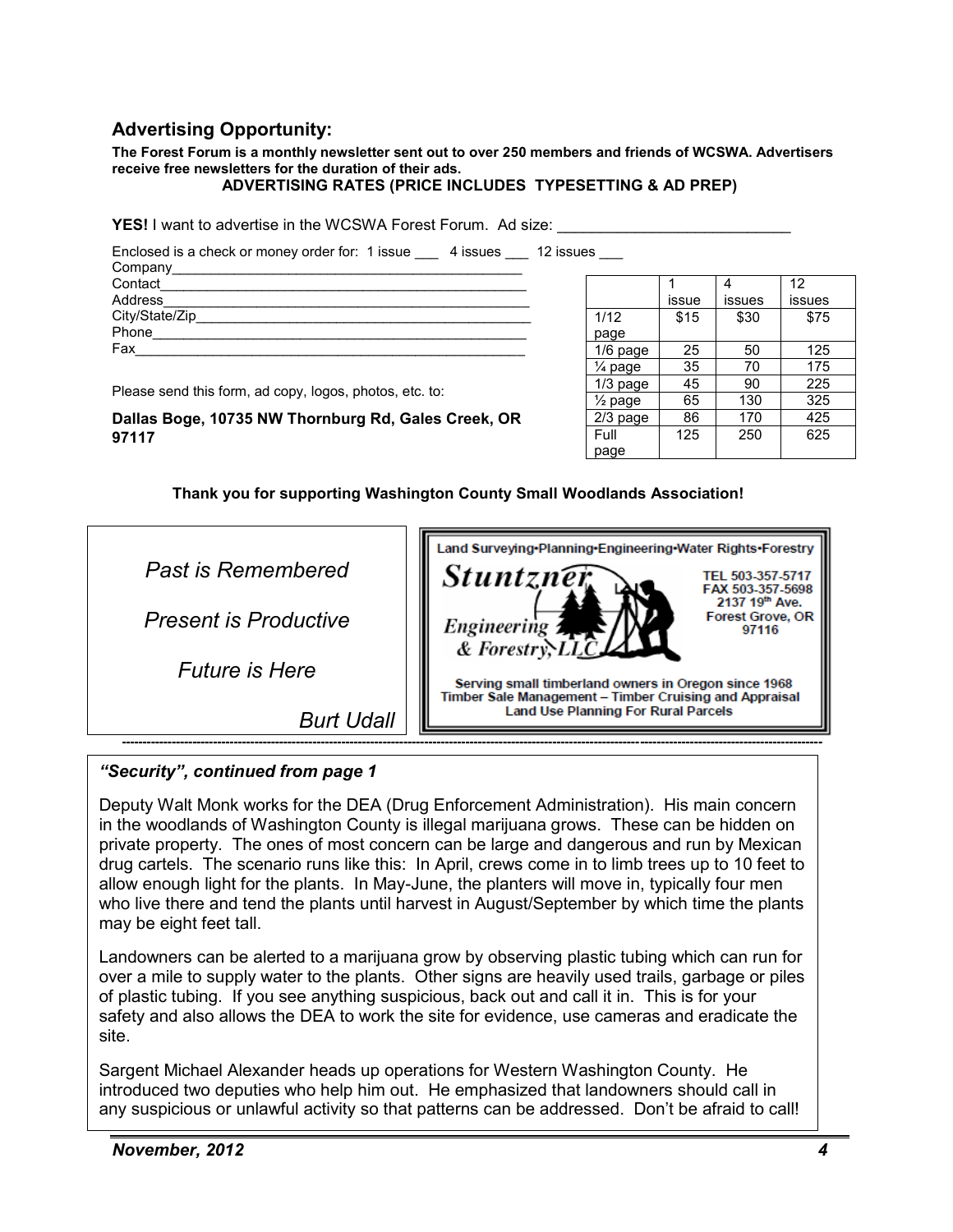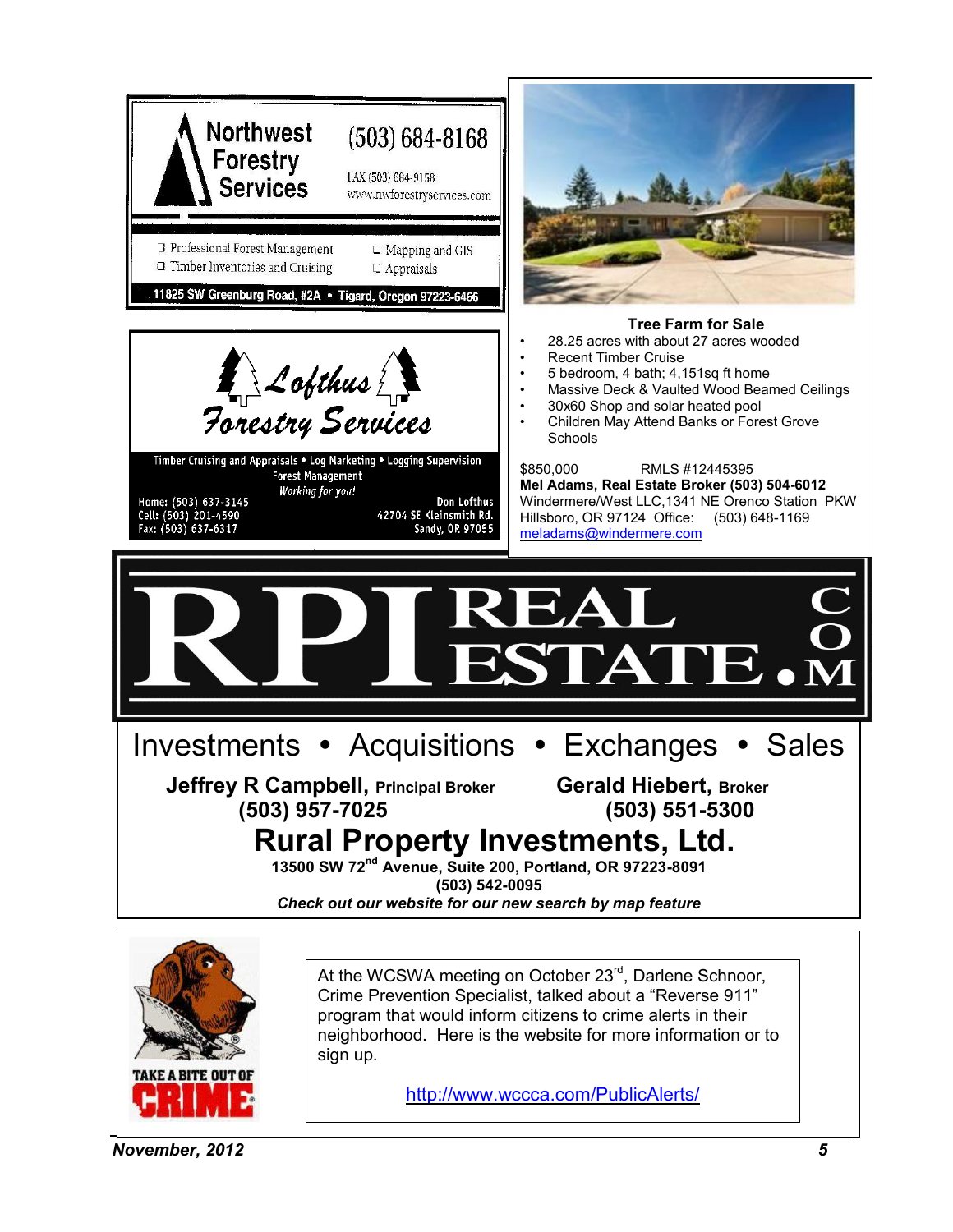

We bring experience with owners that care about their product and customers.

Approximately 10 million seedlings in annual production

1 container site (plugs), 2 bareroot/transplant sites (p+1,  $I+1$ )

Contract growing and spec seedlings for forestry and Christmas tree production

### LET US GROW YOUR SEEDLINGS

David Gerdes Mike Gerdes inquiries(@silvasced.com

#### FORESTERS . NURSERYMAN . SEEDSMAN



"Serving Many of the Reforestation Needs of the World From This Location Since 1889"

## **Unfolding History?**

"Most people know that as a tree grows it puts on rings of bark and new wood. To watch a lathe making veneer for plywood is to see the centuries peel away… then flow in a continuous strip which spans Time… The lathe operator must be alert, for periodically some piece of history will appear in the block, a length of barbed wire, old square handcut nails, a bullet… He must be alert when the past is unfolding at the rate of approximately twenty-five years a minute. He must stop his machine before the edge of its keen blade has been dulled on

*Quoted from the book, "Far Corner", by Stewart H. Holbrook*

History."

### **Oregon forest sector poised to rebound** See [TheForestReport.org](http://www.theforestreport.org/)

"The 2012 Forest Report – [An Economic Assessment of Oregon's Forest and Wood Products](http://www.theforestreport.org/)  [Manufacturing Sector"](http://www.theforestreport.org/) updates a similar study by OFRI in 2004. The current report provides a snapshot of the forest sector's status and capacity. It examines the sector's supply and demand factors, as well as its operating environment. The report makes five recommendations:

- **Reshape federal policies for federally managed forests** Current policies evolved from controversy and litigation, not sound forestry. Without a stable, dependable supply of public timber, more mills will close and forest health will continue to decline.
- **Pursue markets overseas** A consortium of state and industry leaders could create momentum for finished wood products that would benefit the sector throughout the state.
- **Defend Oregon's Forest Practices Act**  The Oregon's Forest Practices Act works. It keeps forests healthy and timber flowing, which encourages private forest ownership and stewardship. Changes to regulations should be based on science and local conditions, not on political compromise.
- **Keep the forest sector a priority** The forest sector can continue being a significant part of Oregon's economy, especially in rural areas. Keeping it a state priority encourages investment in mills and other infrastructure.
- **Develop "ecosystem services**" State leaders can address how to monetize ecosystem services such as wetland mitigation banks, biodiversity, cold water production and carbon sequestration.

At nearly 200 pages, The 2012 Forest Report is the most exhaustive look at the forest sector in nearly a decade. A summary of the report is available at [TheForestReport.org,](http://www.theforestreport.org/) and the full report can be downloaded from the website.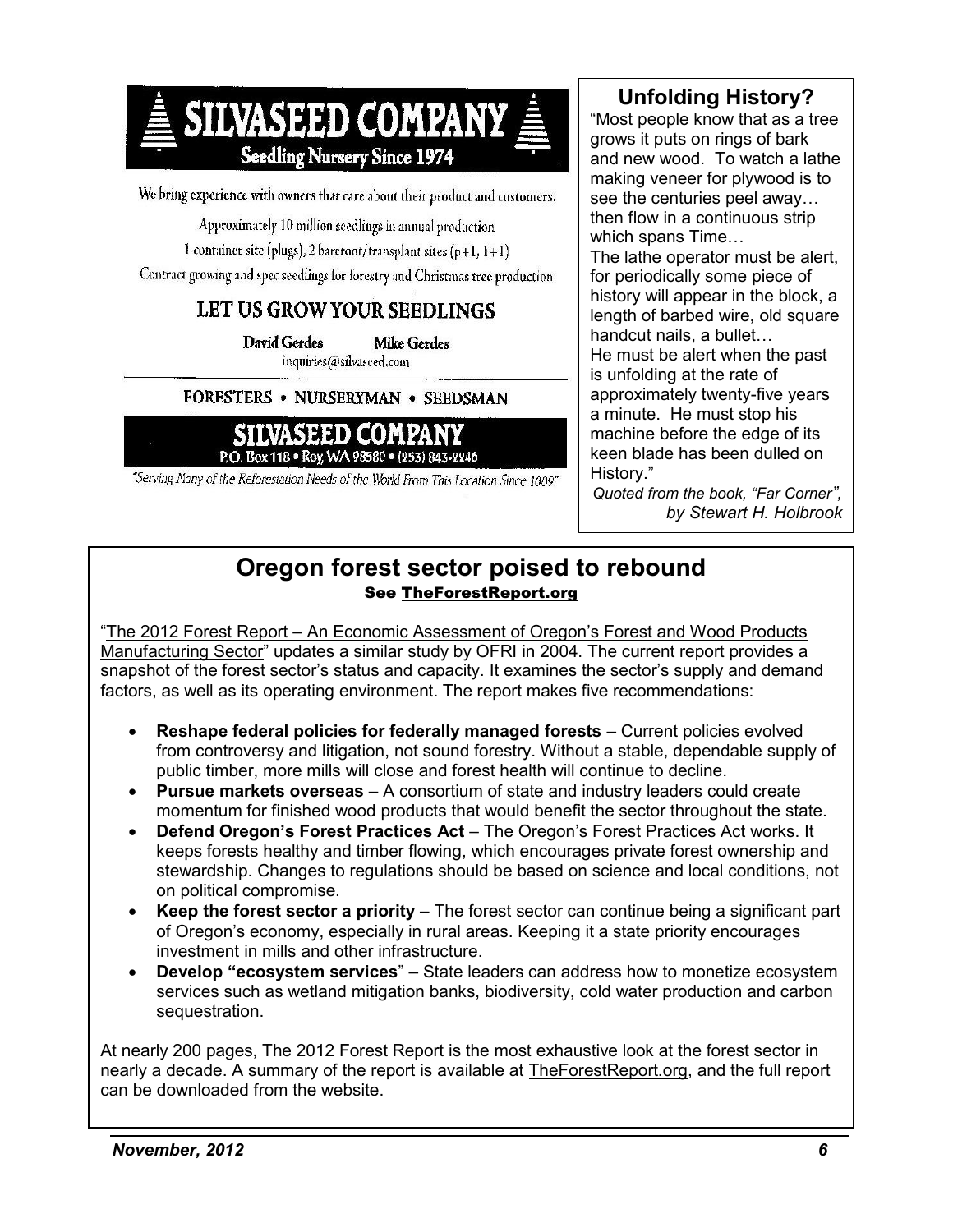In last month's Forest Forum, Tom Nygren referenced a study by the Pacific Northwest Research Station that determined that keeping logging debris in place improved soil fertility. I also read this edition of "Science Findings" and had a question for the scientists. Following is the email exchange I had with the scientists:

*Bonnie:* I am a small woodland owner in Oregon and read your article on logging debris and its influence on improving soil and discouraging invasive plants. The study covered 2 years and 5 years and showed positive results on both issues. My question to you is what would be the results if the logging debris was left until the "fines" (mostly the needles) dropped off and then the larger branches removed to make planting easier while staying within the 2 year replanting deadline of the Oregon Forest Practices Act? It seems that the positive results you showed in the 2-5 year period must have been from these "fines" that drop off. In my experience, it takes many years for the branches to compost into the soil.

*Tim Harrington: Based on the various studies we have conducted in this area, here is my understanding of the mechanisms:* 

*- The enhancement to the soil from debris seems to be driven mostly by its shading and mulching effects, which moderate temperature and reduce evaporation and probably help to accelerate root decomposition. That is what we believe is the source of added carbon, and possibly also nitrogen.* 

*- In one of the studies, we added only small wood that was 2-5 "in diameter. We did not add any needles, and yet we still saw the increases in soil carbon and nitrogen. And as you point out, the wood does not break down for years, so it is not the source of the additional carbon and nitrogen.* 

*- The benefit to growth of newly planted Douglas-fir (not described in the Science Findings) appears to result from a shift in competing vegetation from herb-dominated species (particularly non-natives like woodland groundsel, oxeye daisy, and spotted catsear) to native shrubs and vines. The native woody species are, at least initially, less competitive with planted seedlings because they are coming from existing rootstocks damaged from the logging. Their recovery is slow. In contrast, the herbs are completing their life cycle each year and consuming all of the easily available soil water, and probably much of the available nitrogen, too.* 

*- The needles may provide a source of readily available nitrogen to stimulate growth of planted seedlings, but the additional nitrogen probably does not become available until year 2 or later.* 

*- There is another benefit of debris not yet mentioned: it reduces browse from deer and elk by providing cover (i.e., a hiding place) for the seedlings.* 

*I do not support the idea of waiting to plant seedlings until the debris has broken down some. All of the reforestation data I've seen indicates that plantation performance is best when you:* 

*1. Leave some debris to keep out herbaceous and other opportunist invasive species! In other words, don't clean up the site!* 

*2. Finish the logging by May or earlier so that vegetation has time to recover from the disturbance.* 

*3. Conduct vegetation control (herbicide site preparation) in mid to late summer; the treatment will work best if the vegetation has had time to recover.* 

*4. Plant large, vigorous seedlings (large caliper 5 mm or greater; many large buds and branches; large fibrous root system) through the debris as soon as possible in the following winter (probably it is best to plant no earlier than January; November and December plantings are not always better because day length is decreasing during these months).* 

*5. Stand back and watch them grow! You've done everything right to this point.* 

*I hope these ideas are helpful. Thanks again for your thoughts.*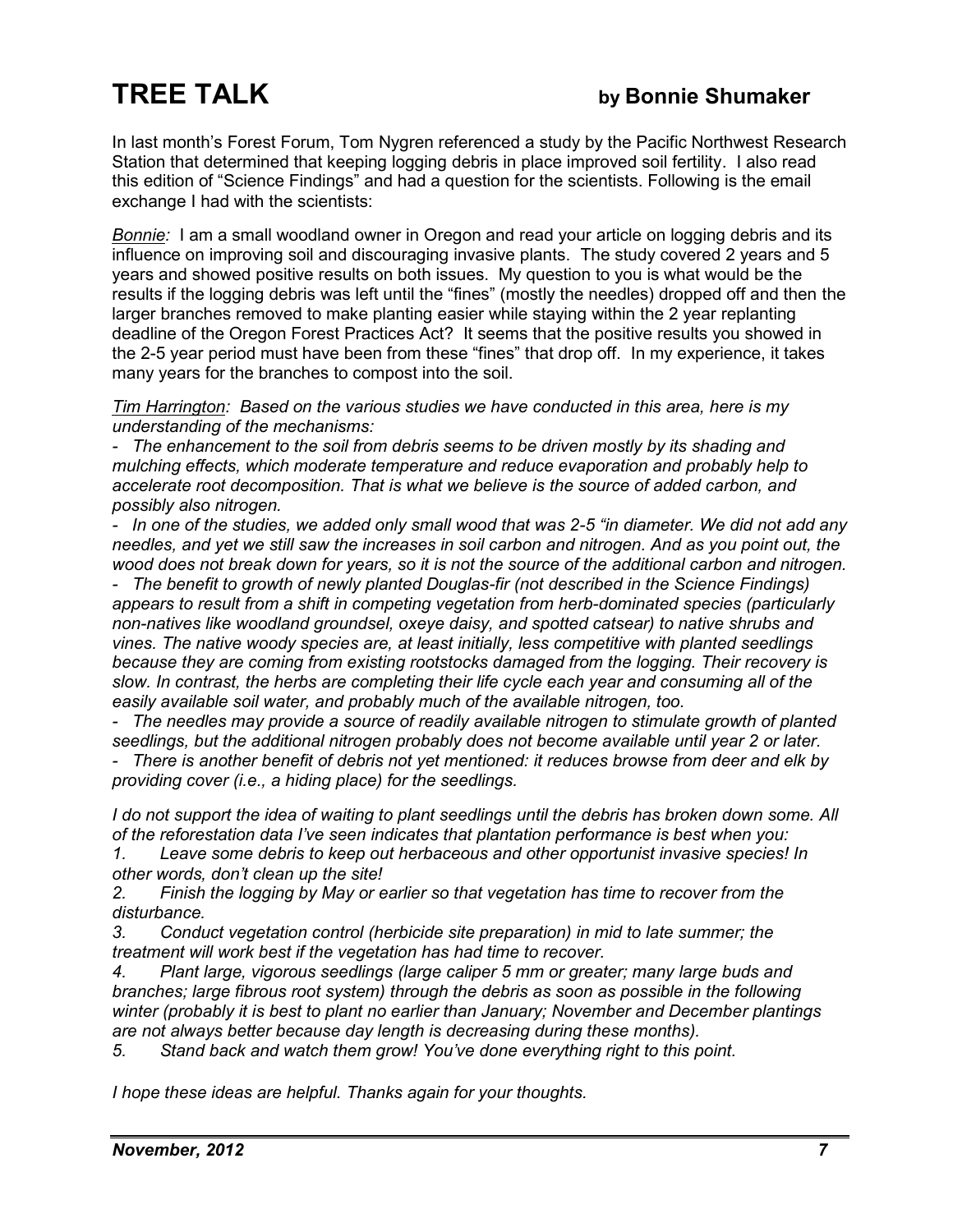*Timothy B. Harrington, Research Scientist, Treat Characterization and Management Program USDA Forest Service – PNW Research Station. Contact info: [tharrington@fs.fed.us](mailto:tharrington@fs.fed.us)*

#### Bonnie:

Tim and Robert – Thank you for your prompt reply and insights. I knew there was more to ponder. It would seem that the down side to leaving debris is fire danger, and ease in replanting. In a tour we attended on a Port Blakely tree farm, it was recommended to leave as much slash as possible, but to keep it no more than one foot high because of fire danger. Another consideration is the trend in logging to take the whole tree out of the forest and de-limb it by the landing.

In our location (NW Oregon-Washington County), it is not possible for small landowners to harvest before May due to the cost vs. profit of rocking roads and our rainy spring. Steve Bowers of OSU Extension has a good paper on this. So our harvest is done in summer or early fall with re-planting done the next winter. In our case, we prefer to apply herbicide in a 5 foot diameter circle using a meter jet sprayer after planting. I know that a more broad-based herbicide is recommended before planting, but this seems to work for us and solves the summer/fall harvest problem. We do use large caliper seedlings, Vernonia Elite, now Vernonia Ultra. The seed is supplied by OSU and grown at Lewis River Reforestation.

Your paper and email discussion make me think messy is good, but maybe not too messy due to fire concerns and being able to walk around and re-plant. Now I just need to figure out how to do this.

# US Forest Service proposes to streamline land management process

WASHINGTON - The U.S. Forest Service today published in the Federal Register a proposed regulation that will improve the administrative review process for proposed projects and activities implementing land management plans.

The proposed rule is posted online: http://1.usa.gov/PSepc5.

The proposed rule for an objections process will be applied to all projects and activities that implement land management plans requiring an environmental analysis or environmental impact statement. The publication of the proposed rule will provide a 30-day public comment opportunity. All comments received will be considered before a final rule is published.

"This proposal will result in better, more informed project decisions, better documentation of environmental effects of agency proposals, and reduced regulation for administrative reviews," said US Forest Service Chief Tom Tidwell.

The Forest Service has used a predecisional objection process for hazardous fuel reduction projects since 2004. This year Congress directed the Forest Service to also establish a predecisional objection process for other projects in lieu of the post-decisional appeal procedures in use with those projects since 1993.

*From Capital City Weekly, Oct. 17, 2012*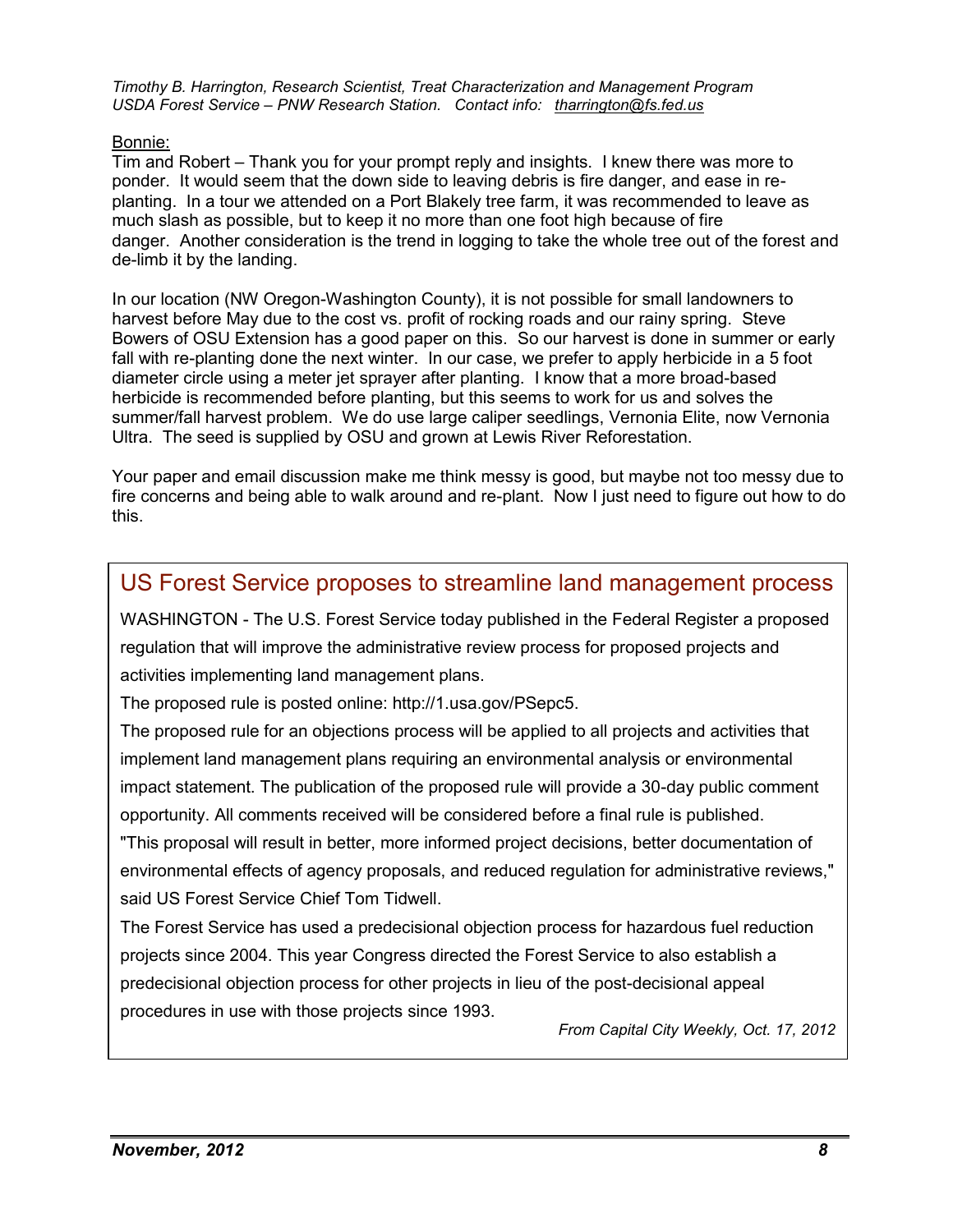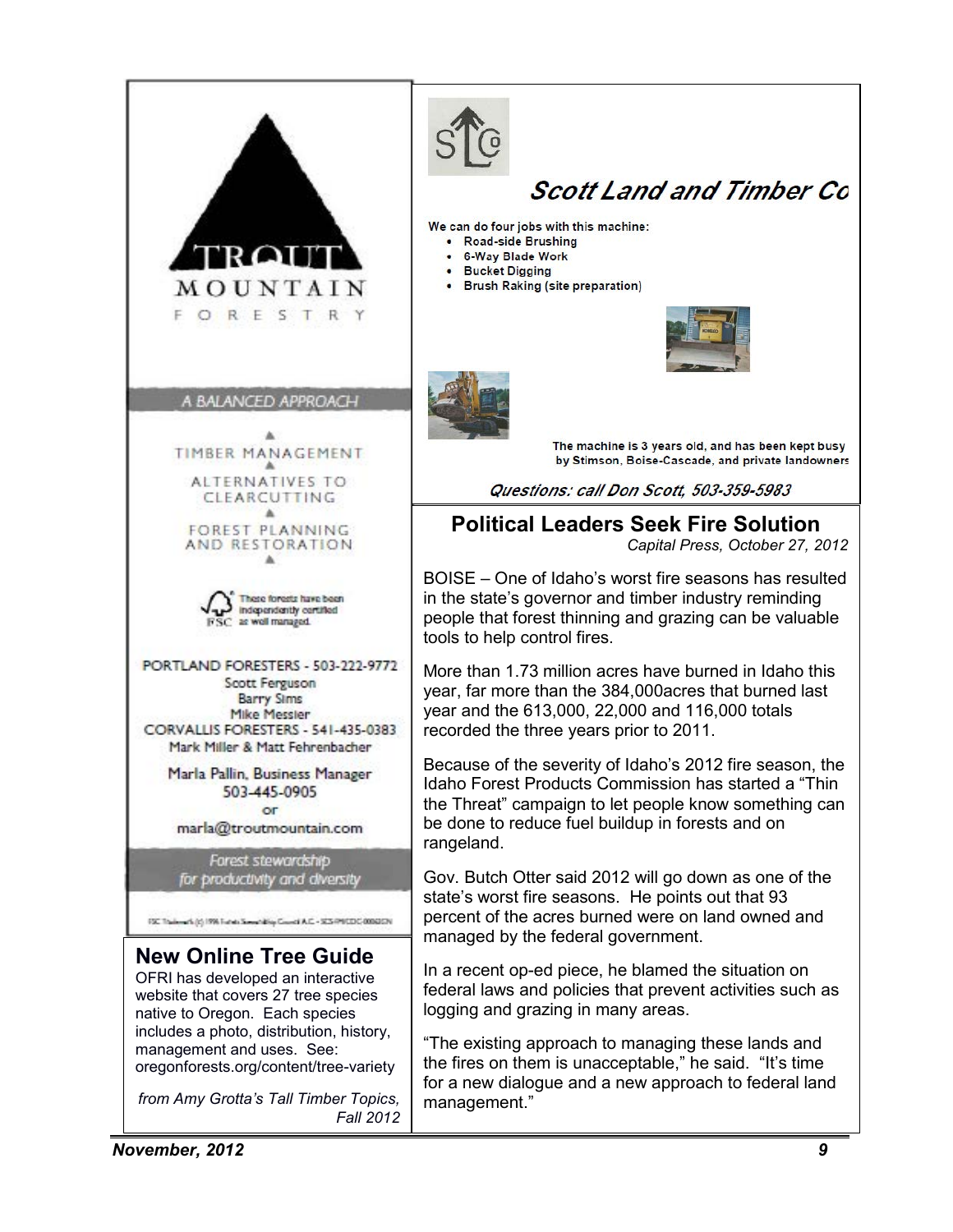

# **Forest Leadership Academy January 18th and 19th, 2013**

By Jim James, OSWA Exec. Dir.

The Partnership for Forestry Education will be hosting the 2013 PNW Forestry Leadership Academy on January 18th & 19<sup>th</sup> at the Oregon Garden Resort in Silverton, Oregon. Partners include Oregon Tree Farm System, Oregon Small Woodland Association, Oregon and Washington Society of American Foresters, Oregon Forest Resource Institute, OSU Forestry & Natural Resource Extension, Cispus Institute, Washington Farm Forestry Association, and Washington Tree Farm Committee. The academy begins with lunch on Friday January 18<sup>th</sup> and concludes at 2:00 pm on Saturday, January  $19<sup>th</sup>$ . The program and all meals are included for a registration fee of \$25 for woodland owners, \$75 for forestry students and \$125 for SAF members. Rooms at the Oregon Garden Resort are available at \$69 for a single and \$89 for a double room. Both OSWA and OTFS have scholarships available to cover the cost of rooms. The first 45 OSWA and/or OTFS members to register will receive a scholarship to pay for their lodging. Contact Jen Rains at OSWA [\(jenerains@gmail.com\)](mailto:jenerains@gmail.com) if you would like to attend and to request the OSWA or OTFS scholarship. The official registration form will be available soon.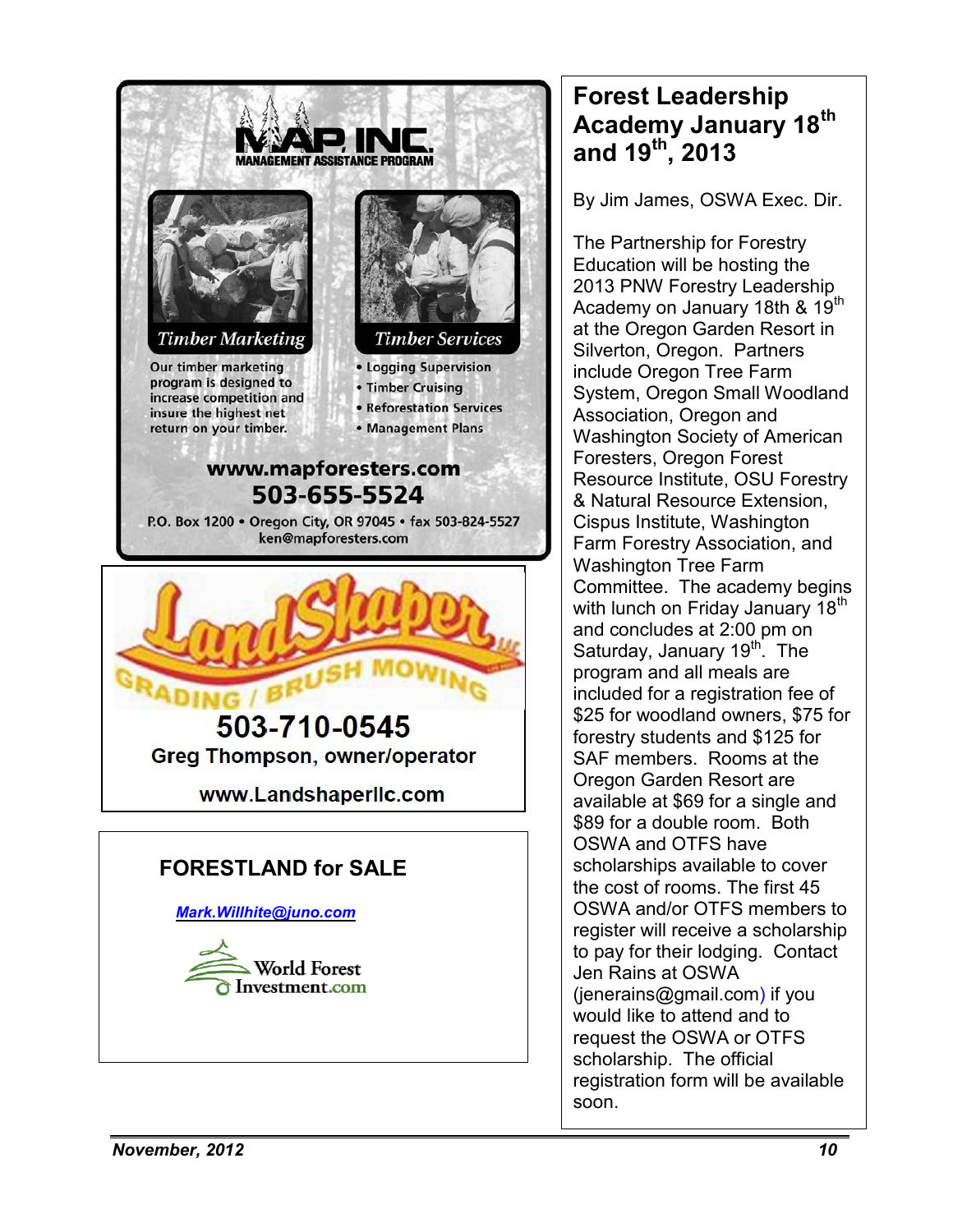# **Rural Crime Prevention**

Many people imagine that life in the county is free from crime. In fact, rural law enforcement agencies are receiving more calls than ever before. Theft is one the biggest problems. Your Washington County Sheriff's Office Crime Prevention Team would like for you to learn more about how you can prevent rural crime.

The Four Zone System

Zone 1: Boundary Security - Your first line of defense.

□□Post warnings

□□Use effective gates and locks

□□Secure fences

Zone 2: Outlying Security = areas not visible from home or office.

 $\Box\Box$  Keep all non-essential tools and equipment out of these areas

□□ Try not to leave equipment in an outlying area

□□If you must, position it in such a way that is not visible from a road,

□□Always remove the keys from power equipment when not in use.

 $\Box$  of possible, disable equipment by removing a distributor cap, rotor, tire, battery

□□Secure equipment with heavy chains and case hardened locks.

□□Protect batteries with lockable cases

□□Gas can be secured with the use of locking gas caps

 $\square$  Mark equipment in at least two places - This will help law enforcement in recovery

Timber - Very attractive to thieves

Make a record of your most valuable trees

Mark them with permanent paint using your own identification mark

Let neighbors know when timber is ready to be harvested; together you can be more aware of unexplained activity such as chain saw noise.

Zone 3: Central Work Area - the center of your operation and filled with many tempting targets Visibility is the best defense in both daylight and at night.

Landscape should not obstruct view from key locations as the house.

Keep prime targets like fuel tanks visible to you but not from the road. Underground is better.

When equipment isn't in use, store it out of view in a barn or shed.

Gasoline and diesel theft - Common in rural areas

□□ The single most important thing you can do is lock your fuel tank

 $\square$  Have a well-trained watch dog  $-$  Consult your insurance agent regarding liability

Zone 4: Central Storage Area - Make it as difficult as possible for an intruder to get in

 $\square$  Door hinges – Mount on the inside if possible; if outside, make sure pin cannot be removed

 $\Box$  Reinforce the dooriambs with steel. Strike plates should be installed with 3-inch screws

 $\Box$  You can secure overhead rolling doors with a lock in the track

 $\Box\Box$  Heavy screens and bars offer the greatest security. Use commercial lock on sliding windows Operation Identification - Effective in recovering property; Instrumental in convicting thieves

ID Numbering System – Example: Driver's license

 $\square$  Mark all tools, parts, equipment and supplies

□□Keep a complete record of your marked property

□□ This is also a valuable record for insurance purposes

□□Photographed or videotaped records further strengthen your documentation

Vehicle Theft Prevention

 $\Box$   $\Box$  Always lock your doors - This is good practice whether you are inside or outside the vehicle

□□Never leave valuables in your vehicle such as power tools.

 $\Box$  ou use a toolbox, secure it with a heavy padlock

The Four Zone Prevention System provides you a useful approach to securing

your personal property. If you do experience theft or vandalism, call the

Sheriff's Office immediately. The non-emergency number for Washington County is (503)629-0111

The above information is supplied by the Washington County Sheriff's Office and has been edited for space. To get the entire document, contact Darlene Schnoor, (503)846-2774 or online a[t www.co.washington.or.us/sheriff](http://www.co.washington.or.us/sheriff)